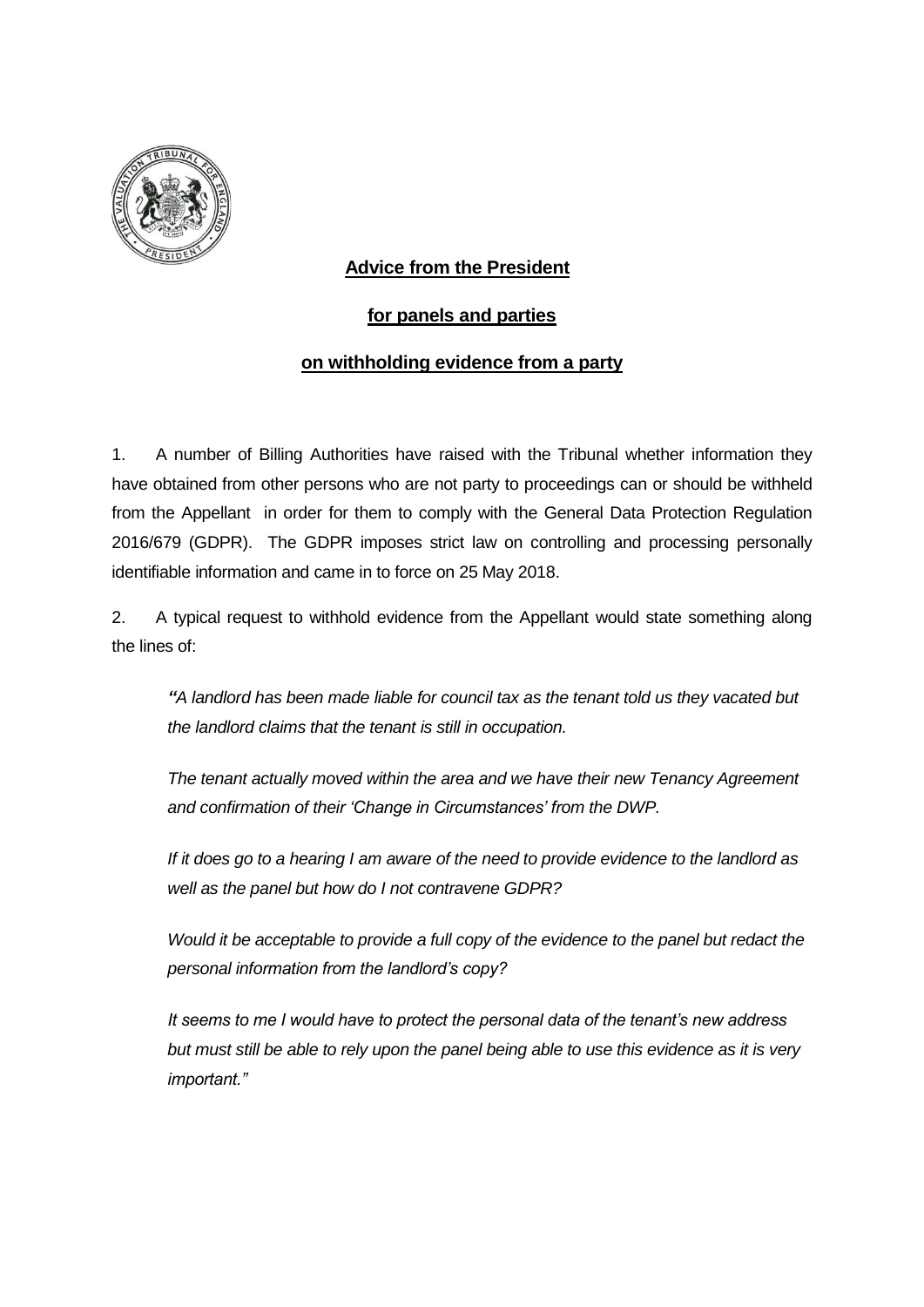3. The basic principle that the Tribunal follows is that all evidence on which it relies must be disclosed to all parties to the proceedings. This was set out by Lord Hodson in *Official Solicitor to the Supreme Court* v. *K* [1965] AC 201:

*"It is said with force …that it is contrary to natural justice that the contentions of a party in judicial proceedings may be overruled by considerations in the judicial mind which the party has no opportunity of criticising or controverting because he or she does not know*  what they are; moreover, the judge may (without the inestimable benefit of critical *argument) arrive at a wrong conclusion on the undisclosed material. Even worse, the undisclosed evidence may, if subjected to criticism, prove to be misconceived or based on false premises."* 

4. There are few exceptions. One is common law and having regard to the welfare of a child and another would be confidentiality in respect of matters such as medical records. The third is the Tribunal's own regulations.

5. Regulation 16 of the Valuation Tribunal for England (Council Tax and Rating Appeals) (Procedure) Regulations 2009 SI 2009 No 2269 states:

## **16 Use of documents and information**

- (1) The VTE may make an order prohibiting the disclosure or publication of--
	- (a) specified documents or information relating to the proceedings; or
	- (b) any matter likely to lead members of the public to identify any person whom the VTE considers should not be identified.
- (2) The VTE may give a direction prohibiting the disclosure of information to a person if--
	- (a) the VTE is satisfied that such disclosure would be likely to cause that person or some other person serious harm; and
	- (b) the VTE is satisfied, having regard to the interests of justice, that it is proportionate to give such a direction.

6. Invariably what Billing Authorities are seeking to do is prohibit disclosure to the Appellant under 16(2)(a). However, in order to meet the requirement the disclosure must be of a nature that would likely to cause serious harm. If the Billing Authority considers that applies then they